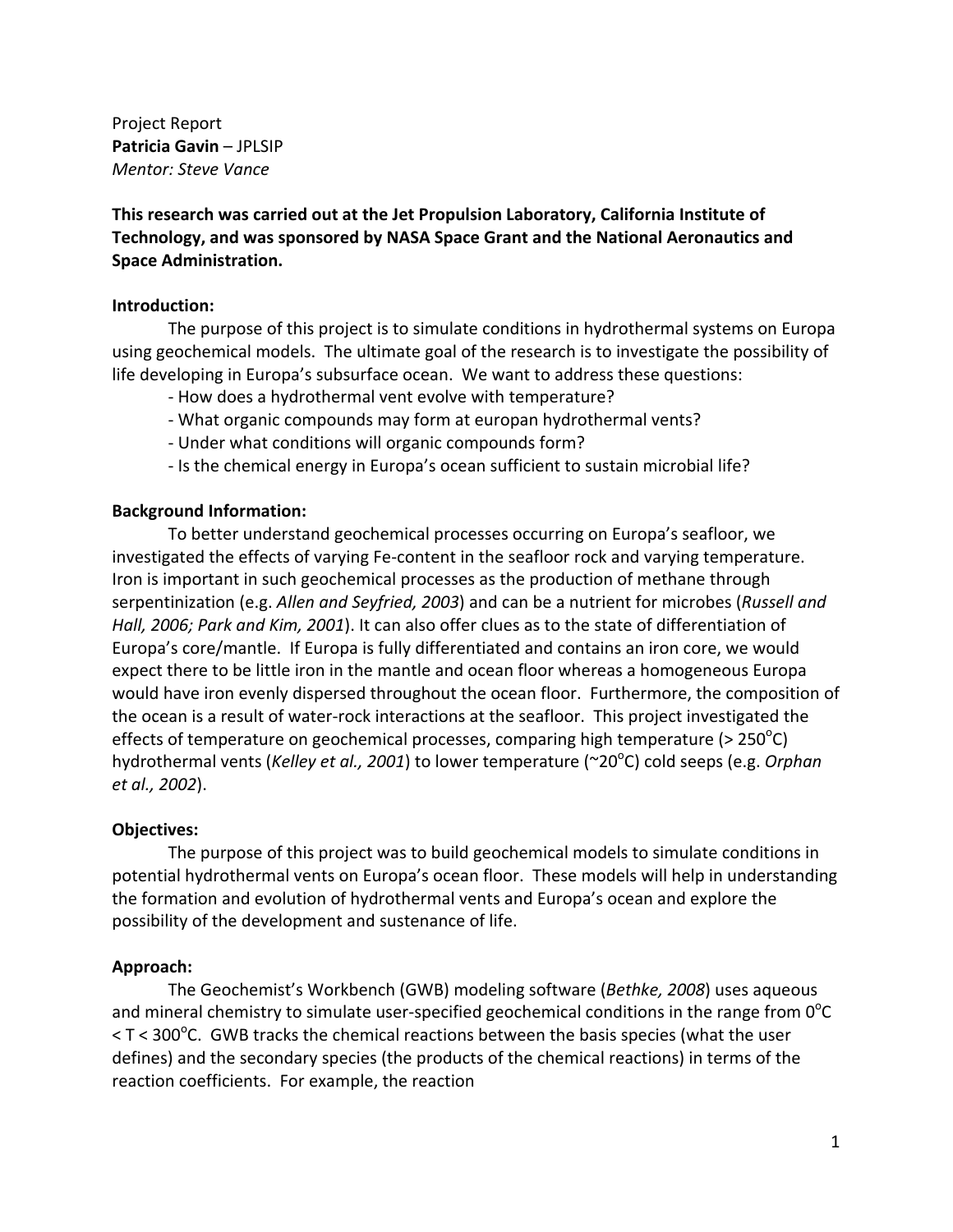#### $bB + cC \leftrightarrow dD + eE$

can be written in terms of each components' chemical potentials, μ

$$
d\mu_D + \sigma \mu_E - b\mu_B - c\mu_C = 0
$$

Using the definition of chemical potential

# $\mu_x = \mu_x^{\alpha} + RT \ln a_x$

where  $\mu_X$  is the chemical potential of species X,  $\mu_X^2$  is the standard state chemical potential, and  $a<sub>x</sub>$  is the activity of species X, and the equation for Gibb's free energy

$$
\Delta G^* = -RT \ln K
$$

where R is the gas constant, T is the absolute temperature and K is the equilibrium constant, we can solve for the equilibrium constant *K*

$$
K = \frac{a_b^a a_b^a}{a_b^b a_b^c}
$$

in terms of the activities of each species in the reaction. In general terms, the equilibrium constant is equal to the activity product *Q* that is used for reactions that are not in equilibrium. This term takes into account the activity coefficients which describe the non‐ideal behavior of species in solution. Finally, comparing the equilibrium constant with the activity product, we calculate the saturation index (*SI*) which describes how saturated a species is in solution.

$$
SI=\log\Bigl(\frac{Q}{K}\Bigr)
$$

When *Q = K, SI = 0* which means the solution is saturated with respect to that particular species.

Two compositions of ocean floor were considered in this study: terrestrial basalt and CI chondrite. Basaltic rock is composed of various concentrations of Fe‐ and Mg‐rich olivine and pyroxene endmembers. Typical terrestrial ocean basalt is Mg‐rich, containing more forsterite, enstatite and diopside than their Fe-rich counterparts fayalite, ferrosilite and hedenbergite. CI chondrites, a primitive meteorite thought to represent the oldest solid material in the solar system, were also used in this study because they are believed to have formed in the outer asteroid belt in the same region of the solar system as Europa formed. They have also been used in previous models investigating the formation of Europa and its ocean (*Kargel et al., 2000*). The origin of sulfates observed in CI chondrites is still debatable. Some suggest they are a result of aqueous alteration early in the rock's history (e.g. *Lee, 1993*) whereas others argue that they are of terrestrial origin resulting from weathering after the meteorite reached Earth's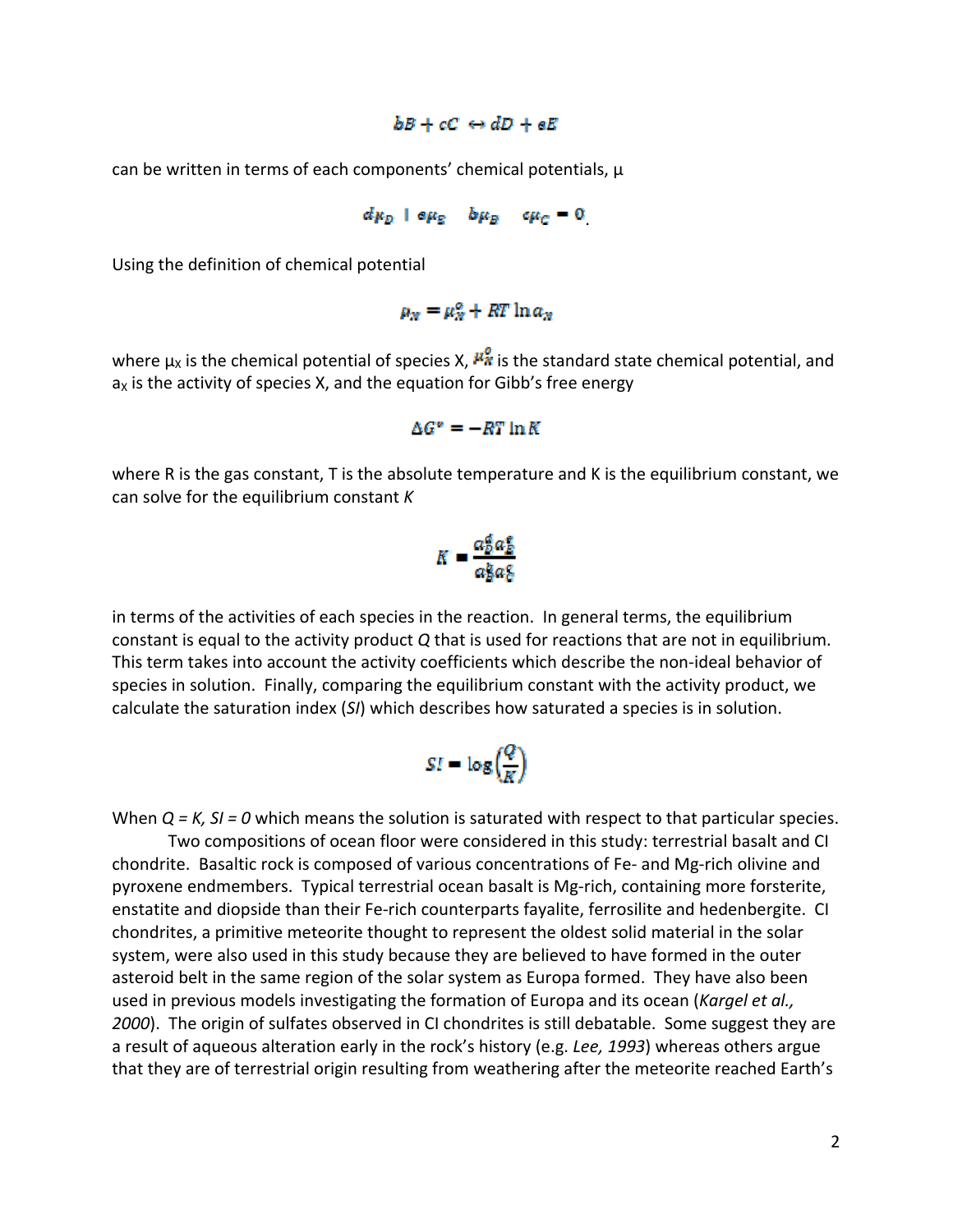surface (*McKinnon and Zolensky, 2003*). For reasons of simplicity, sulfates were excluded from CI chondrite compositions in this project but warrant further investigation in future studies.

Four models are discussed in detail here; more are outlined here and discussed in more detail later. The first model constructed was a "Control" model that used terrestrial compositions for the initial rock and seawater (Table 1). Two models, "50/50" and "CI chondrite" investigated the effects of varying the initial rock composition, specifically varying the Fe/Mg content. "50/50" used equal mass concentrations of each basaltic endmember and "CI chondrite" used the composition of a typical CI chondrite, employing concentrations that result in typical Mg/Si ratios in CI chondrites (*von Michaelis et al., 1968*). Table 2 lists in detail each mineral used in the initial rock composition input parameters. The three above mentioned models were run at 275 $^{\circ}$ C. To study the effects of temperature on the evolution of a hydrothermal vent and to simulate the conditions at methane cold seeps on terrestrial seafloors (*Orphan et al., 2002*), the "Control" model was also run at 20<sup>°</sup>C (Table 1). The "50/50" and "CI chondrite" models have also been run at low temperatures but not analyzed in detail and will not be discussed here.

|             | Model                   | <b>Description</b>                                           |
|-------------|-------------------------|--------------------------------------------------------------|
|             | Control                 | Terrestrial basalt and seawater                              |
|             | 50/50                   | Equal mass concentrations of basalt endmembers               |
| Rock        | CI chondrite            | CI chondrite composition $w/o$ SO <sub>4</sub> <sup>2-</sup> |
|             | Control Low T           | Control, $T = 20^{\circ}C$                                   |
| Temperature | 50/50 Low T(*)          | 50/50, $T = 100^{\circ}C$                                    |
|             | CI chondrite Low $T(*)$ | CI chondrite, $T = 25^{\circ}C$                              |

**Table 1:** Models discussed in this study. (\*) "50/50 Low T" and "CI chondrite Low T" models have been run but not analyzed in detail and are excluded from this report.

| <b>Model</b>    | <b>Mineral</b> | Formula                              | Amount (mass %) |
|-----------------|----------------|--------------------------------------|-----------------|
| Control         | Forsterite     | $Mg_2SiO_4$                          | 67.5            |
| $Fe/Mg = 0.064$ | Fayalite       | Fe <sub>2</sub> SiO <sub>4</sub>     | 7.5             |
|                 | Enstatite      | MgSiO <sub>3</sub>                   | 15              |
|                 | Diopside       | CaMg(SiO <sub>3</sub> ) <sub>2</sub> | 10              |
| 50/50           | Forsterite     | $Mg_2SiO_4$                          | 16.67           |
| $Fe/Mg = 0.744$ | Fayalite       | Fe <sub>2</sub> SiO <sub>4</sub>     | 16.67           |
|                 | Enstatite      | MgSiO <sub>3</sub>                   | 16.67           |
|                 | Ferrosilite    | Fe <sub>2</sub> SiO <sub>4</sub>     | 16.67           |
|                 | Diopside       | CaMg(SiO <sub>3</sub> ) <sub>2</sub> | 16.67           |
|                 | Hedenbergite   | CaFe(SiO <sub>3</sub> ) <sub>2</sub> | 16.67           |
| CI chondrite    | Dolomite       | CaMg(CO <sub>3</sub> ) <sub>2</sub>  | 8.33            |
|                 | Chrysotile     | $Mg_3Si_2O_5(OH)_4$                  | 25              |
|                 | Forsterite     | $Mg_2SiO_4$                          | 8.33            |
|                 | Enstatite      | MgSiO <sub>3</sub>                   | 8.33            |
|                 | Diopside       | CaMg(SiO <sub>3</sub> ) <sub>2</sub> | 25              |
|                 | Pyrrhotite     | $Fe_{0.875}S$                        | 8.33            |
|                 | Troilite       | FeS                                  | 8.33            |
|                 | Magnetite      | Fe <sub>3</sub> O <sub>4</sub>       | 8.33            |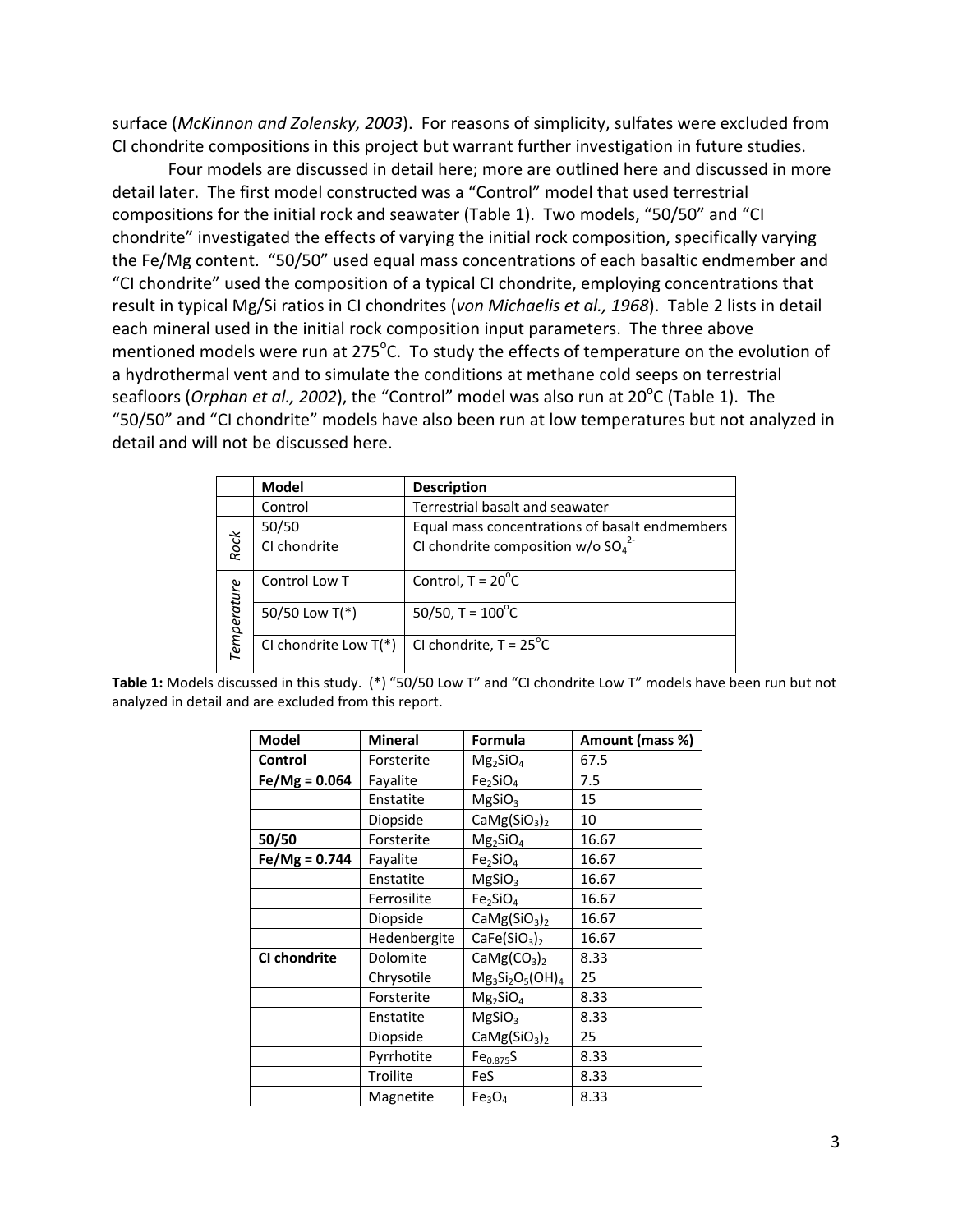**Table 2:** Input parameters for models "Control", "50/50" and "CI chondrite" with respective Fe/Mg ratios.

#### **Results:**

### *Varying Initial Rock Composition:*

Varying the initial rock composition in the models yielded little change in the resulting fluid composition. Figure 1 shows the concentrations of the major components in the resulting fluid of the three models. Several other species were present but only species with concentrations above 0.001 molal are shown here. All three fluids were Na‐Cl solutions with similar concentrations of Ca<sup>++</sup>, CaCl<sup>+</sup>, Cl<sup>-</sup>, H<sub>2</sub>S(aq), K<sup>+</sup> and Na<sup>+</sup>. The "50/50" model showed higher concentrations of  $CO<sub>2</sub>(aq)$ , FeCl<sup>+</sup> and SiO<sub>2</sub>(aq) while only the "Control" model was enriched in HS<sup>-</sup> (Fig. 1).

Varying the initial rock composition had a greater effect on the resulting mineral precipitation. Figure 2 shows the mass of each mineral that precipitated in each simulation. The low Fe-content simulation "Control" resulted in the precipitation of Mg-rich minerals such as monticellite and brucite (Table 3). The high Fe‐content model "50/50" precipitated minnesotaite (Fe-rich mica) and different Mg-rich minerals such as talc and tremolite. The "CI chondrite" model precipitated minerals different from the "Control" and "50/50" models such as troilite, calcite, pyrite and diopside. Other minerals were present but only minerals that precipitated more than 0.1 grams are shown here.



**Figure 1:** Resulting fluid compositions of the three models showing differences resulting in varying the initial rock composition.

#### *Varying Temperature:*

Each of the above mentioned models were run at 275 $\mathrm{^o}$ C. To study the effect of temperature on the resulting fluid composition and mineral precipitation, the "Control" model was also run at T = 20<sup>o</sup>C. Figure 3 shows the resulting fluid composition of the "Control Low T" models compared to the "Control" model. Again, other species were present but of concentrations lower than 0.001 molal and were excluded here. "Control Low T" also resulted in a Na-Cl solution enriched in  $K^+$  but the concentrations of minor constituents varied greatly.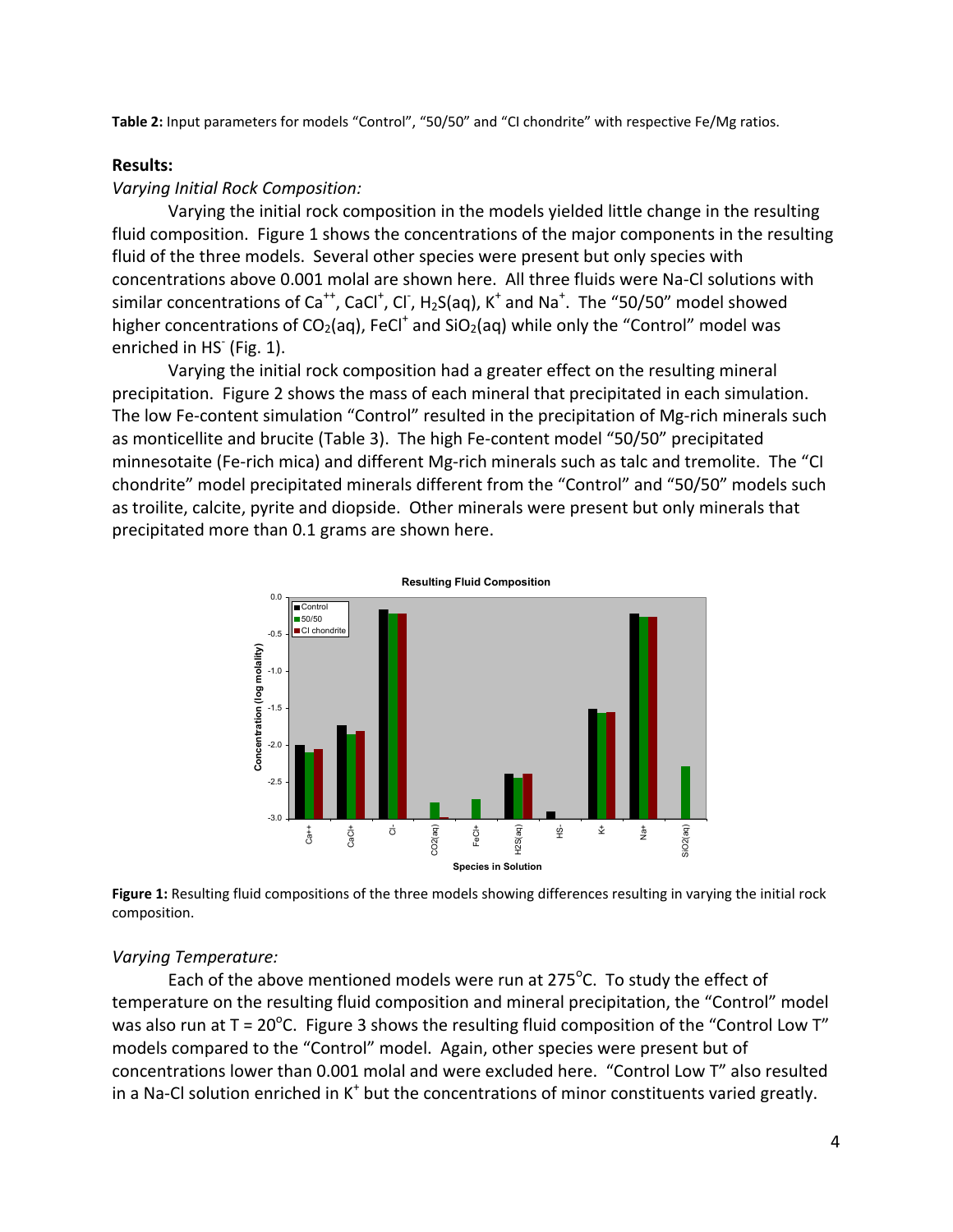While "Control" was enriched in H<sub>2</sub>S(aq), "Control Low T" was enriched in H<sub>2</sub>(aq) and slightly more HS<sup>-</sup>. Other species enriched in the low-temperature model relative the high-temperature model were NaCl, NaOH, OH<sup>-</sup>, and of particular interest, CH<sub>4</sub>(aq) (Fig. 3).

The resulting minerals that precipitated also depended on temperature. Figure 4 shows the resulting mineral precipitation of the "Control Low T" model compared to that of the "Control" model. Again, minerals of less than 0.1 grams were excluded from this study. Both models had similar amounts of antigorite, brucite, FeO(c), and troilite but the low-temperature model precipitated much more andradite (Ca,Fe silicate; Table 3) as opposed to monticellite (Ca,Mg silicate) in the high‐temperature model (Fig. 4).



**Figure 2:** Mass of each mineral that precipitated in each simulation.

| <b>Mineral</b> | <b>Chemical Formula</b>              | <b>Type</b>   |
|----------------|--------------------------------------|---------------|
| Andradite      | $Ca3Fe2(SiO4)3$                      | Garnet        |
| Antigorite     | $Mg_{24}Si_{17}O_{42.5}(OH)_{2}$     | Serpentine    |
| <b>Brucite</b> | $Mg(OH)_2$                           | Hydroxide     |
| Calcite        | CaCO <sub>3</sub>                    | Carbonate     |
| Diopside       | CaMg(SiO <sub>3</sub> ) <sub>2</sub> | Clinopyroxene |
| FeO(c)         | FeO                                  | Oxide         |
| Minnesotaite   | $Fe3Si4O10(OH)2$                     | Mica          |
| Monticellite   | CaMgSiO <sub>4</sub>                 | Olivine       |
| Pyrite         | FeS <sub>2</sub>                     | Sulfide       |
| Talc           | $Mg_3Si_4O_{10}(OH)_2$               | Mica          |
| Tremolite      | $Ca2Mg5Si8O22(OH)2$                  | Amphibole     |
| Troilite       | FeS                                  | Sulfide       |

**Table 3:** Chemical formulae for each mineral precipitated in the models.

### **Discussion and Conclusions:**

In all high‐temperature models, the resulting fluid composition was a Na‐Cl‐rich solution. This is most likely an artifact of the input parameters for the initial fluid in the models. To test this, we will run a model that uses a MgSO<sub>4</sub>-rich solution as the initial fluid rather than a Na‐Cl‐rich fluid (see "Future Work" section).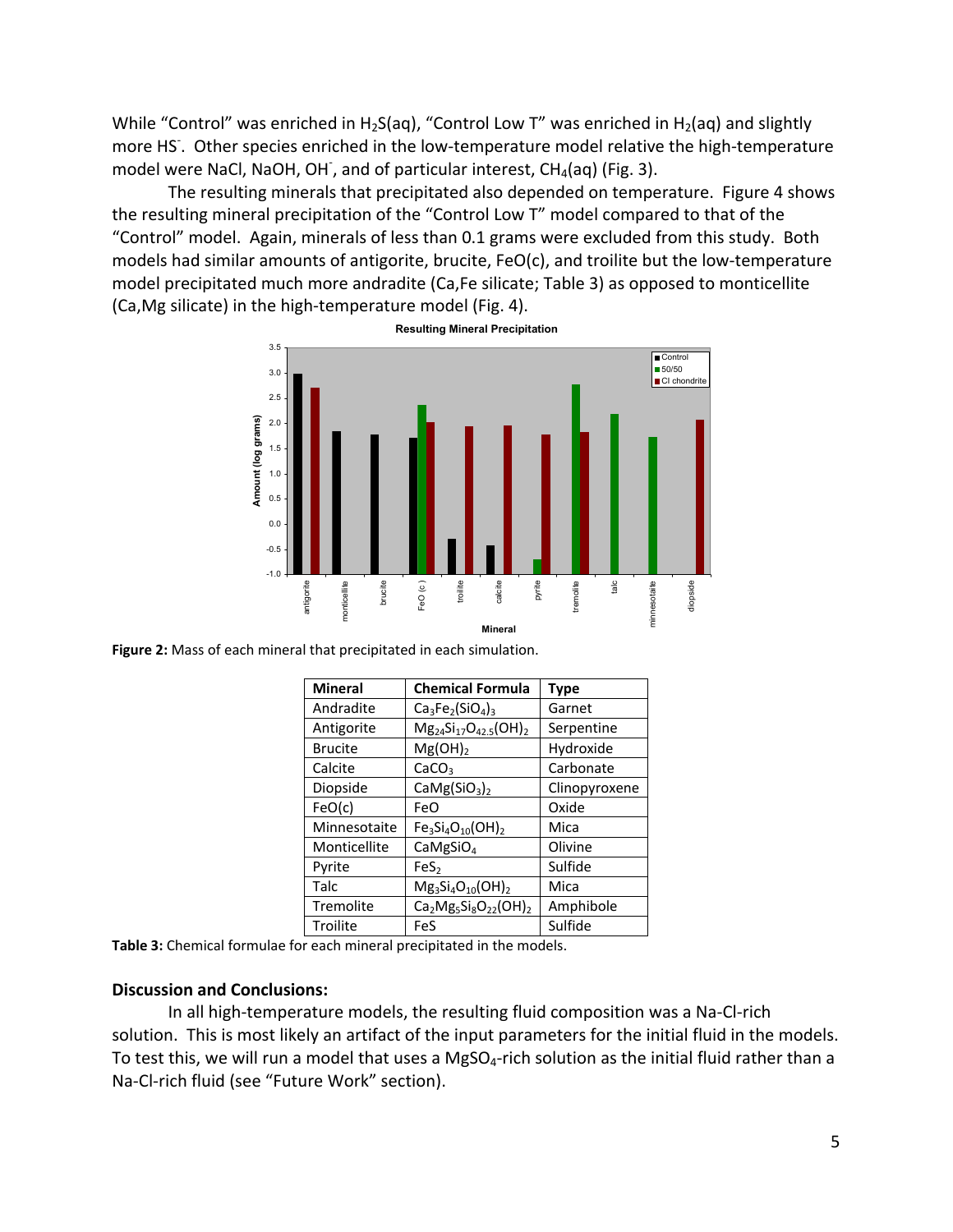

Figure 3: Resulting fluid compositions of high- (275<sup>°</sup>C) and low- (20<sup>°</sup>C) temperature models.





The composition of the initial rock had a greater effect on the resulting mineral precipitation than it did on the resulting fluid. The low Fe‐content model "Control" resulted in more Mg-rich minerals precipitating (such as monticellite and brucite) whereas the higher Fecontent models "50/50" and "CI chondrite" resulted in more of the Fe-mica minnesotaite. This shows the importance of the initial rock composition on the resulting mineral composition. Higher initial Fe-content will result in more Fe-rich minerals. Fe-content can also provide evidence for the state of the interior of the planetary body. If Fe-rich minerals are determined to result from hydrothermal vents on the ocean floor, we can conclude that the ocean floor itself is probably also Fe‐rich. This would suggest that Europa's rocky interior is not fully differentiated since a differentiated body, like Earth, would be depleted of iron in the uppermost parts of its rocky layers.

Temperature was also an important factor in the resulting fluid and mineral compositions. The fluid resulting from "Control" (275<sup>o</sup>C) was enriched in Ca<sup>++</sup>, CaCl, and H<sub>2</sub>(aq),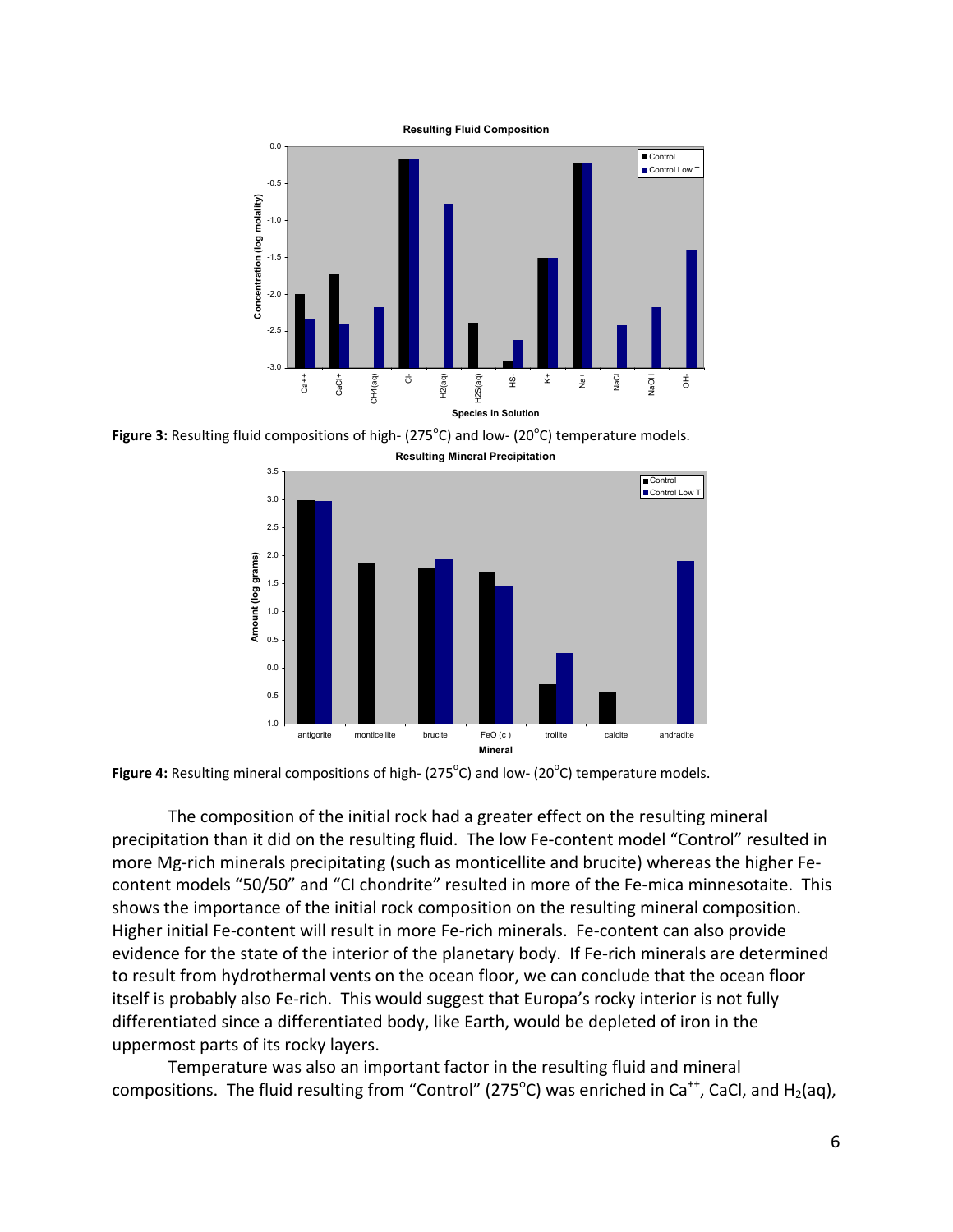while the low temperature model (at 20 $^{\circ}$ C) resulted in a fluid rich in CH<sub>4</sub>(aq), NaCl, NaOH, and OH. Of particular interest in the low-temperature models is the production of methane (CH<sub>4</sub>) since this is similar to terrestrial methane cold seeps (*Orphan et al., 2002*). More detailed analysis on this result is needed to determine what exact chemical reaction is occurring to produce methane at low temperatures rather than at high temperatures (see "Future Work" section). Mineral composition also varied with temperature. Both models resulted in the precipitation of antigorite and brucite which have been shown to result from serpentinization at hydrothermal vents on Earth (e.g. *Vance et al., 2007*). However, more of the Fe‐silicate andradite precipitated in the low-temperature model whereas more of the Mg-rich silicate monticellite precipitated in the high‐temperature model, even though both models began with the same concentrations of Fe and Mg in the initial rock and fluid.

## *Implications for Europa:*

This project used geochemical modeling to investigate the evolution of a potential hydrothermal vent at the bottom of Europa's subsurface ocean. Hydrothermal vents affect the composition of the ocean and the minerals that precipitate from the vent are highly dependent on the composition of the initial rock. In addition, mineral precipitation and resulting fluid composition were strongly affected by the temperature of the system. Thus, varying ocean floor rock composition or temperature will yield very different mineral precipitates and fluid composition. Some of these mineral phases and fluids can be transported to the surface via convective circulation through the ocean and surface eruption where they can be detected from orbit. Mineral phases observed on the surface therefore may be suggestive of the subsurface environment.

### **Future Work:**

Further analysis on the current models is needed. Namely, we will determine the stoichiometry of the chemical reactions that result in the observed mineral precipitation. We will also further analyze the methane production in the low-temperature models, pH and redox reactions to determine the energy available for microbial metabolism.

Furthermore, we will vary the composition of the initial fluid in the hydrothermal vent to determine its effects on final fluid and mineral precipitation. Specifically, we will run a model using pure water to simulate the conditions under which Europa's ocean formed, then we will use a sulfate‐rich (rather than chloride‐rich) initial fluid to study the evolution of the hydrothermal vent.

The sulfate content in Europa's ocean is still a topic of debate. Some argue that Europa's ocean is sulfate‐rich (*Kargel et al., 2000*) while others suggest the ocean is sulfide‐rich (*McKinnon and Zolensky, 2003*). The state of the sulfur is a vital component in understanding the possibility of life in Europa's ocean because there are well‐known terrestrial species of microbes that employ sulfate‐reduction/methane‐oxidation reactions for metabolic energy (*McCollom, 1999; Zolotov and Shock, 2003*). To investigate these biologic possibilities, we will study the effects of varying the initial fluid composition in the hydrothermal vent, looking specifically at sulfate and sulfide content.

### **Acknowledgements:**